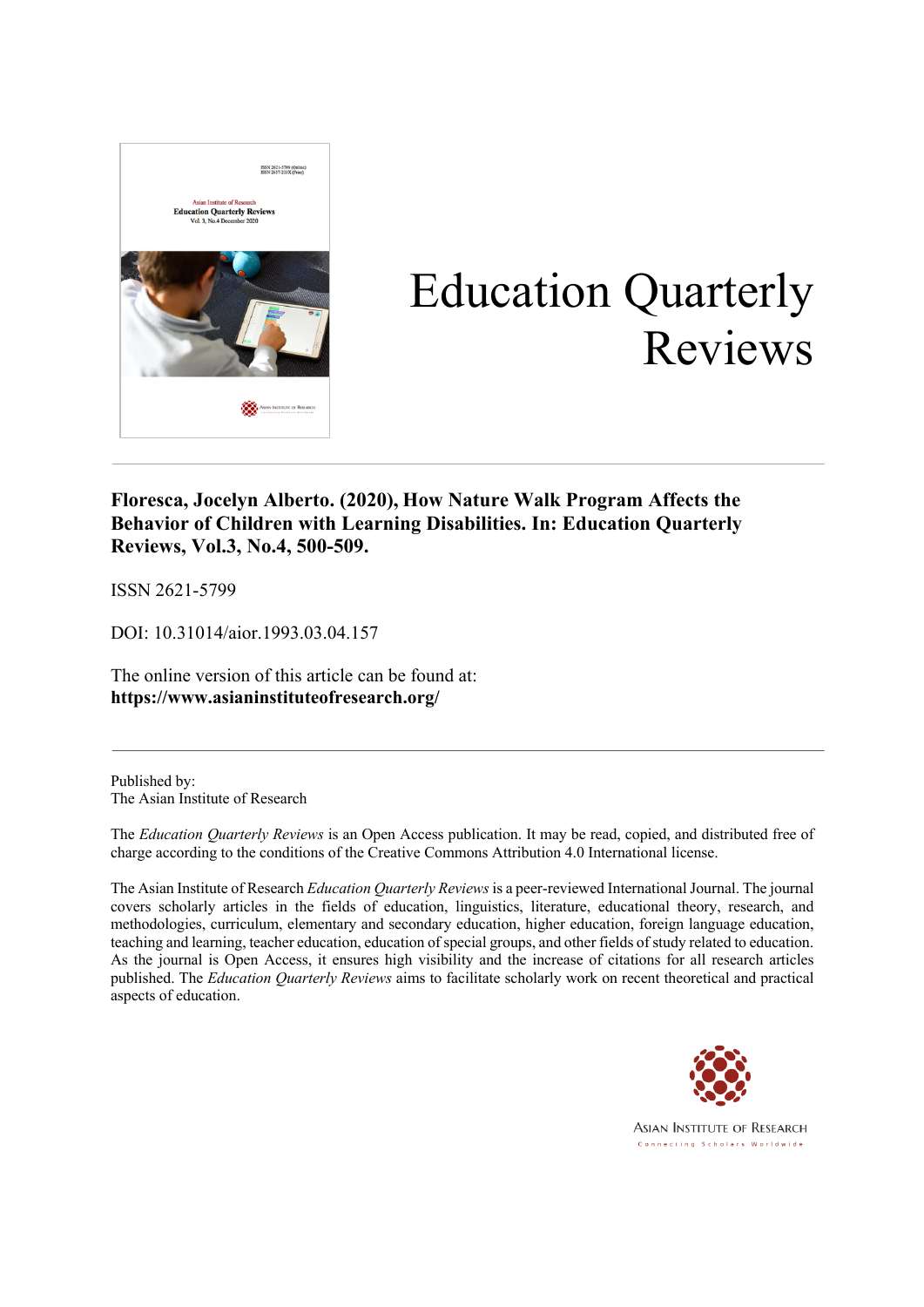

The Asian Institute of Research Education Quarterly Reviews Vol.3, No.4, 2020: 500-509 ISSN 2621-5799 Copyright © The Author(s). All Rights Reserved DOI: 10.31014/aior.1993.03.04.157

## How Nature Walk Program Affects the Behavior of Children with Learning Disabilities

Jocelyn Alberto Floresca<sup>1</sup>

<sup>1</sup> Human Kinetics Program, College of Science University of the Philippines Baguio. ORCID ID: https://orcid.org/0000-0002-9454-7853

Correspondence: Email Address: jafloresca@up.edu.ph / Mailing Address: Human Kinetics Program College of Science University of the Philippines, Baguio Gov. Pack Road Baguio City Philippines, 2600. Phone/Cellphone Number: +639175197237

#### **Abstract**

Experience with nature is particularly known to influence a person's health and wellbeing. This case study identified behavioral changes in children with learning disabilities who underwent the Nature Walk Program. An intervention tool designed to let the participants experience nature activities. The study's participants have cases of mild autism and down's syndrome. Undergoing the Nature Walk Program resulted in the increased positive desire to participate in succeeding intervention sessions, improvement in their memory level, and awareness and sensitivity to the natural surroundings. All of these led to positive behavioral changes. Another important factor found in the success of the program as an intervention tool is the facilitators' knowledge in handling the activities, which helps in the success of this endeavor. The study's intervention tool hopes to be a model and instrument in affecting participants' awareness of themselves with the aid of the natural environment through carefully selected outdoor activities. As a conclusion, utilizing the natural environment can also affect emotional behavior, social relationships, and the actual state of mind of children with learning disabilities.

**Keywords:** Adapted Physical Activity, Natural Environment, Nature Activity, Intervention

#### **1. Introduction**

The conduct of outdoor activity utilizing the natural environment as a tool to develop the students holistically is an important element in the school setting (Floresca, 2015; 2019). Both physical endeavors and exposure to nature are known individually to have positive effects on physical and mental health (Pretty et al., 2005). As physical activity can affect both physical and psychological well-being (Scully et al., 1999), Pretty et al. (2005) hypothesized that there might be a synergistic advantage in doing physical activities while being directly exposed to nature. Hayashi et al. (1999) call it the 'green exercise'. It is more established that the natural and built features of the environment affect behavior, interpersonal relationships, and actual mental states (Frumkin, 2001). Lewis and Booth (1994) also mention that it can be therapeutic or pathogenic. Encounters with adjacent nature help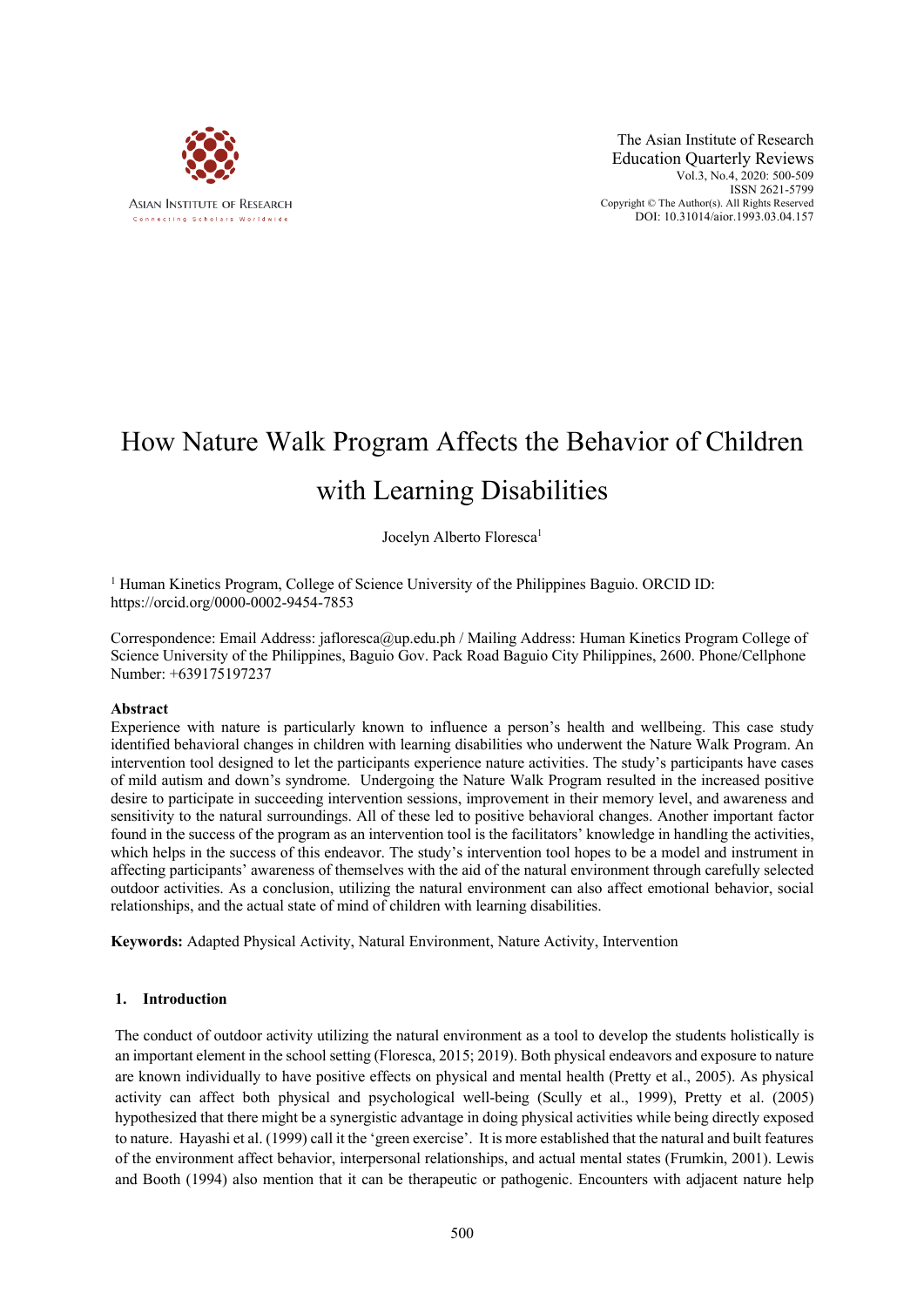alleviate mental fatigue by relaxing and restoring the mind. Indoor built environment parks and green spaces are settings for a mental break, as it reassures social relationships and removing stress through exercise or conversation and provide therapeutic settings. Wolf and Flora (2010) stated that play and exercise are an essential part of both children's and adults' physiological development and brain function. For children, these activities can help develop cognitive thinking and reasoning abilities (Kirby, 1989).

According to Alter (2013), healers in Japan and Germany have long heralded the benefits of natural therapy. He mentioned that the Japanese version of natural treatment through forest bathing, involves patients walk for prolonged periods through forested areas. While inhaling the scents of nature in an area shaded by trees has helped in the healing sessions. Alter (2013) also mentioned German Kneipp therapy, which similarly requires that patients perform physical exercises in forest clearings. These alternate therapies are not just another cultural coincidence, and researchers in the field have found that people who need to elevate their health status enjoy various benefits, compared with people who walked through urban areas.

The American Association on Mental Retardation (AAMR) recognized people who have mental delay has an IQ of about 70 or under, coexisting disadvantages or impairments in adaptive functioning in two areas (communication, self-care, home living, social or interpersonal skills, the use of community resources, selfdirection, functional academic skills, work, leisure, health, and safety), and onset before age 18. Petrenko (2013) stated that children with developmental disabilities are at higher risk for internalizing and externalizing behavior problems than children in the general population. Having effective prevention and treatment programs are necessary to reduce the burden of behavioral issues in this population. Research has documented the presence of higher rates of behavioral problems in children with developmental disabilities as early as 3 to 4 years of age (Tonge, 2007). These findings highlight the need for early intervention to prevent and treat behavioral problems in this population, which may prevent or lessen the emotional and financial burden of individuals or families with members who have such cases.

Specific to this study, the definition of learning disability or others call it learning difficulties (or mental disability) is a condition of known or unknown origin that impairs various areas of a child's functioning and is expected to be life-long. This definition was used for this study referring to its child participants who are suffering from mild autism (AU) spectrum disorder and down's syndrome (DS).

From a public health perspective, prevention is more effective than intervening after problems have already emerged. Wherein the delivery of preventive interventions can be in a variety of formats (individual, family, group, and self-directed) and settings (in-home, school, community center, mental health clinic, among others).

Given the nature of risk and protective factors facing young children, the two most common types of delivery methods include parent training and school-based interventions. Parenting interventions stemmed from research on family interactions (Petrenko, 2013). While childcare centers and schools are often optimal settings for interventions with young children (Doyle, 2018). Since curricula can be integrated naturally within the school day and can reach the majority of children in this age group. School-based interventions have the potential to contribute to children's competent development by providing nurturance, teaching cooperative social skills, and enhancing cognitive and emotional growth in this manner. Diamond and Lee (2011) have proven that applying diverse activities helps in improving children's executive functions used in their daily lives.

There are already new educational styles utilizing the concept of the natural setting to educate a child. The idea of the 'Forest Schools' has gained acclaim in the United Kingdom as well as in Asia (Harris, 2017; Maynard, 2007; O'Brien and Murray, 2007). Also introduced in Scandinavia, where children spend much of their school mornings in the outdoor classroom. Kennedy R. (2014) stated that the benefits of the forest classroom for children include full-body movement, rich sensory experiences, improved cognitive activity, mental acuity, and concentration. Taking children outside of the classroom to the outdoors can transfer their learning to the physical space allowing for more physical mobility (Harris, 2017). Areas for learning connects with practices, norms of behavior, objectives, and goals for learning (Peacock & Pratt, 2011) so that new learning spaces can provide different contexts and environments for children's learning (Harris, 2017).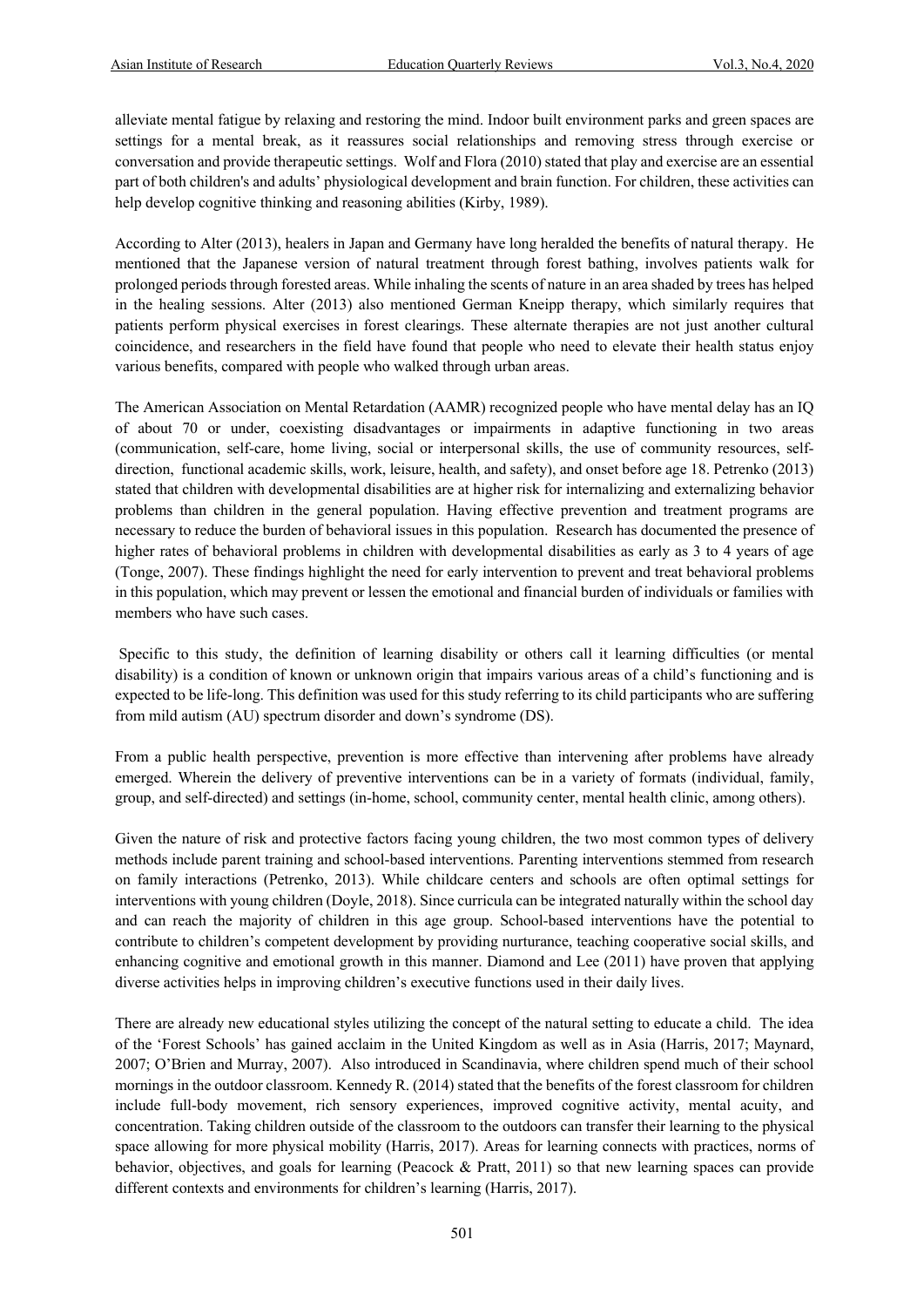A growing movement in the western world where most pediatric medicine and occupational therapy (Hanscom, 2014) prescribe the use of outdoors for treatment. The practitioners of this movement view nature as the ultimate sensory experience for all children and an essential form of prevention for sensory dysfunction. In this type of program, they see playing outdoors as therapeutic in design (Coon et al. 2011). Hence, they do tree climbing, bird watching, nature walks, building forts out of materials seen in the playground, and many more. With the aid of several partner organizations and many volunteers, the practitioners of this movement also know its importance. The use of outdoors must also be clean, safe, available, and with different options in activities that best match the interests of the patient or their family and their schedule.

Because of these ideas presented above, this research attempts to introduce the concept of bringing children with learning disabilities to the natural environment and make it a tool for alternative educational strategies. Thereby, the Nature Walk Program was adapted to let the children experience what nature can offer to their actual state.

#### **2. Methodology**

This study's research design utilized a qualitative case study of children diagnosed with (2) mild autism spectrum (AU) and (2) downs' syndrome (DS). Through the Nature Walk Program, this intervention technique that uses environmental exercises as the primary tool investigated the possible effects on the participants' areas of development. It aims to identify behavioral changes brought about by exposure to the natural environment of school-based children who have learning difficulties. By exposing these children, it hypothesized that it would likely result in the possibility of positive behavioral changes.

The main objective of the study is to provide reports on the behavioral changes of the participants brought about by the intervention tool, which is the Nature Walk program. These changes are in terms of their emotional and social behavior, perceived physical exertion, mental ability based on the memory test. Lastly, to answer if the tool is useful in improving the participants' social, emotional, intellectual, and physical parameters.

**2.1. Participants.** The study has four (4) participants with mental states that are mild (educable) to moderate (trainable) with a mental age between 5 to 11 years old. They have a hard time learning academic subjects in school. With the approval of their guardians, the research was able to gather four (4) Filipino school-age children, three (3) males with a biological age ranging from 11 years old to14 years old and one (1) 15 years old female, 2 are with cases of mild autism and 2 with down Syndrome. Participants' mental retardation falls into the moderate classification. Children with mild autism cases are being academically trained by their Special Education teachers to move into a higher-grade level in their school. At present, all four participants belong to lower primary grade, a second-grade level class designed for students who have mental retardation based on clinical standards.

**2.2. Procedure.** The procedure for the research started with a pilot study that took place in the school vicinity for an introductory phase — followed by selecting the actual participants using the criteria set for the study. Upon the completion of the number of participants and also asking the parents of their consent for their children's participation, they were all gathered for a pre-orientation and pre-assessment. Upon initial orientation and selection of participants, the guardians and teachers were asked of their mental age vis-à-vis their biological age. The determination of the participants' mental age was through a clinical assessment done by a clinical psychiatrist- a procedure which the children must undergo for the school to identify teaching methods and grade level assignment.

The interventions took place on sites that met the criteria for the selection for the study. Such as, having abundant flora (plants and trees) species, secluded from the urban setting, abundant avian species, mountain range view, and very accessible to the participants (a decision made due to some of the participant's condition). These places were: 1). Camp John Hay Eco-Trail, Baguio City Philippines with a Latitude of 16.3999419°N, Longitude of 120.6134033°E, and with an elevation of 4878.609 ft. (1487 Meter Above Sea Level). 2). *Mt. Cabuyao*, Tuba Benguet Philippines with a Latitude of 16.33492472°N, the longitude of 120.56076765 °E, and with an elevation of 7273.622 ft. (2217 MASL). 3). *Avong Nen Romy*, *Wangal* La Trinidad Benguet Philippines with a Latitude of 16.462359 °N, the longitude of 120.569516°E, and with an elevation of 4573ft. (1393.85 MASL)*.*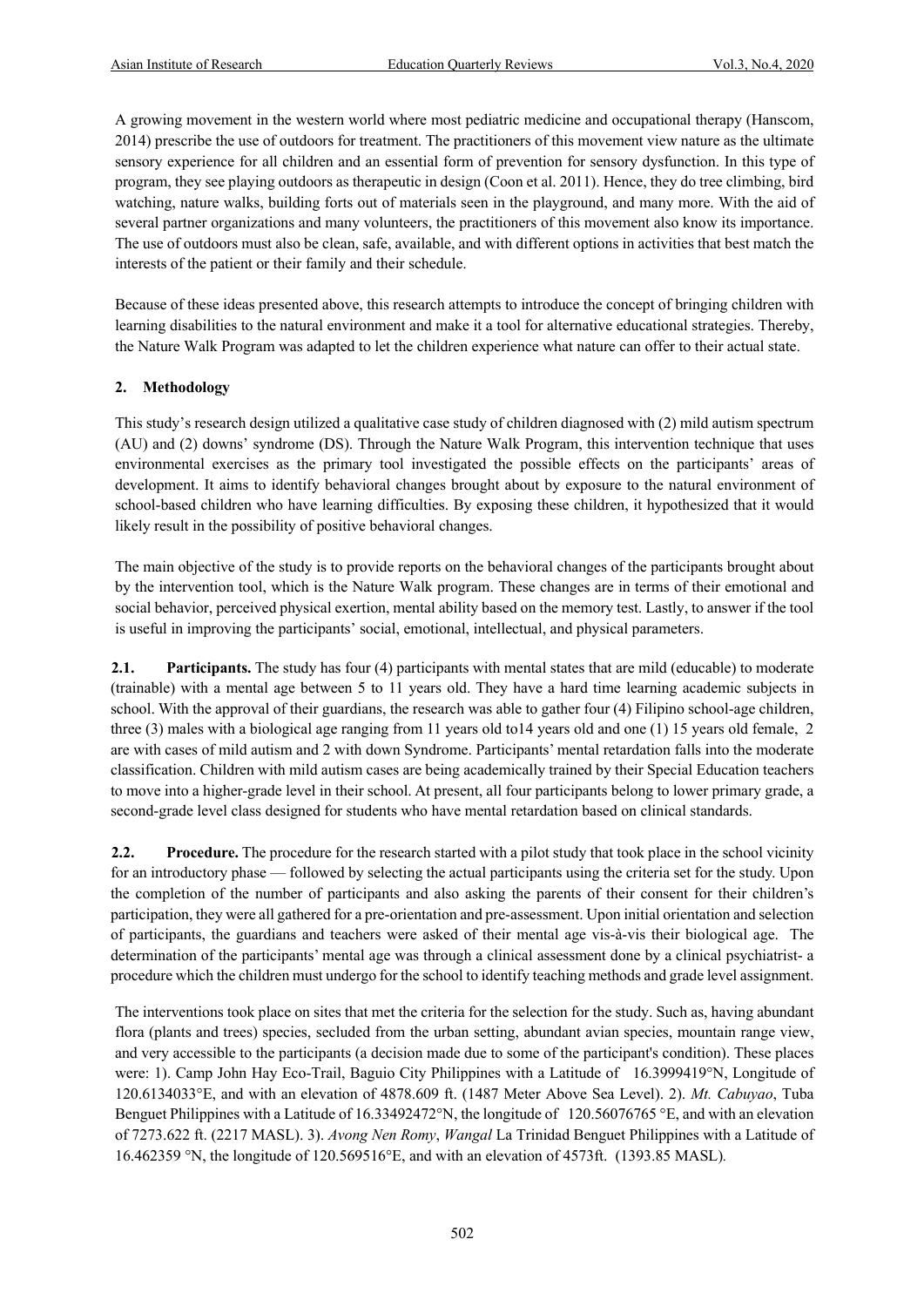To check for the improvement of the participant's memory, we introduced them to the memory recall game. This is to ask about the things they have seen during the intervention. A memory game or others call it brain games (Heiman, 2014; Smith et al., 2009) was devised to find out the participants' possible development in their intellectual ability. This memory game is designed specifically for the intervention; it contains sets of pictures taken in the field during the activities. These are random pictures of anything the participants will come across as they venture to the sites. We ask the participants to tell what those in the photographs are. At the end of the presentation, the participants must draw everything they could recall, using paper, color, and pencil. Later, they are asked to tell about their drawings.

In finding out the perceived level of exertion of the participants, the study utilized the hard activity chart in the form of a pictogram based on the Borg scale 10-point level Rating of Perceived Exertion (RPE) as an assessment tool. RPE is a broadly used and dependable indicator to monitor and guide exercise intensity (Borg, 1982; Williams, 2017). The scale allows individuals to subjectively rate their level of exertion during exercise or exercise testing (American College of Sports Medicine, 2010). But since the participants of the study cannot express themselves in words, they were carefully observed and, at the same time, occasionally asked how they feel through their guardians.

Outside of the intervention sessions, it was the children's guardians, who served as key informants and provided the information on their emotional and social behavior. Studies show that parental perceptions of children with mental health problems play an essential role in the determination of services for intervention (Abera et al., 2015; Nock and Photos, 2006). Because of these, the study understands that the participants could not say directly what they are thinking; therefore, it is appropriate that it was their guardians who answer questions regarding the survey. Information was gathered through open-ended interviews and focus group discussions. Also, the researcher took field notes and videos coupled with photographic documentation.

The participants were engaged in an activity unusual to the Education curriculum in the Philippines— inspired by the events mentioned in the conduct of forest schools (O'Brien, 2009, O'Brien and Murray, 2007; Maynard, 2007; Lam, 2018). Where forest school is defined by Harris (2017) *as a practice sometimes described as 'alternative education,' but it is increasingly incorporated into normal school activities even though not a part of the national curriculum. It operates at a common interest in reconnecting children with nature, increasing the provision of outdoor education, and the development of play-based learning and child-centered pedagogies.*

The definition of the Nature Walk Program as an Adapted Physical Activity (APA) in this study is a set of events that will immerse the participants in nature. For this specific exercise, participants were not only asked to walk, they also perform the following in no particular order:

- Practice listening to the sound of nature.
- Look for anything at the site of intervention that would be of interest to them.
- Find any specific object in the vicinity that would help them solve a particular 'problem set' by the teacher (researcher).
- Look for any insect that would be of interest.
- Watch out for birds and tell if they were able to see some while in the vicinity (bird watching).
- Practice counting by the aid of plants (trees, flowers, leaves, branches) found in the sites of intervention.
- Put up tents with their co-participants and be able to perform tasks at hand.
- Look for different shapes in the ground or sky or branches of the trees that would look like anything.

The participants, together with their guardians, were brought to the different sites – during the weekends on various locations. Taking into consideration their health background and their medical history, which was a basis for designing activities.

The study implemented Burns and Groove's (2001) statement in the observance of ethical principles being relevant to the study.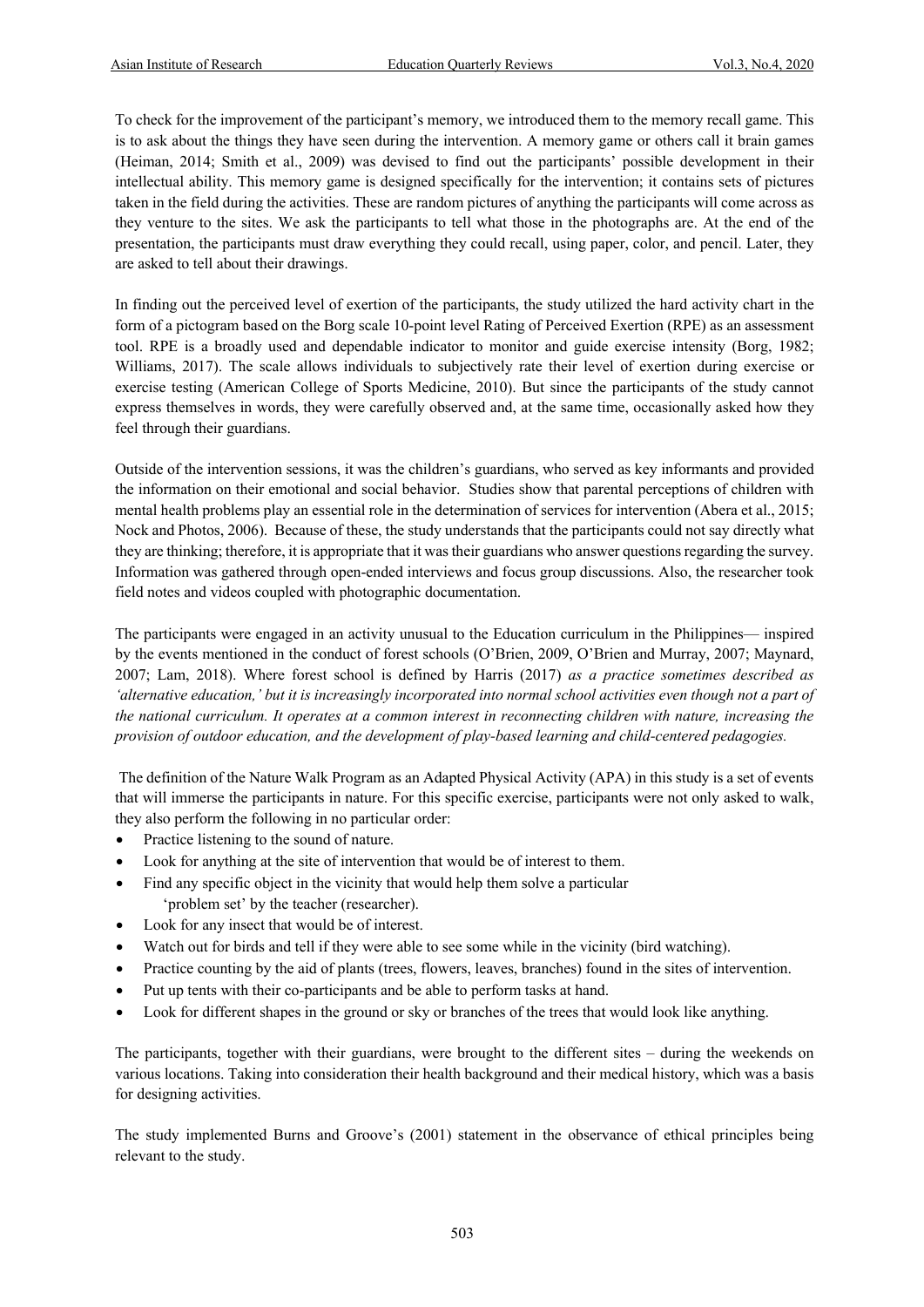*The principles of respect for persons in the community, beneficence, and justice; Principle of respect relates to the right of the respondents for self-determination and freedom to participate or not. The principle of beneficence requires the researcher to 'do good and above all do no harm,' and the law of justice-* wherein this study will treat the respondents fairly (Belmont report).

Consent was obtained from school authorities at the proposal stage. The guardians were also asked for their consent to conduct the research and those who agreed, were also asked for permission to document through photograph and videotaping. The participants' identity was dealt with the utmost respect.

After two (2) months of weekly intervention, the program was handed to their guardians, where they were asked to continue the activities during their free time. They were asked to take note of their child's behaviors and possible improvement in their academic work.

#### **3. Results**

Observations, field notes, interview results together with photo and video documentation were transcribed and analyzed through a qualitative analysis; thus, the results.

Before the staging of the study, the children are undergoing training for Independent Living (IL), a form of occupational therapy offered by a Non-Government Organization (NGO). The other participants do not have formal training it is only whatever their guardians teach them in their own homes.

The participants are enrolled in the Individualized Educational Program (IEP) of the Department of Education for Special Children. Teachers expressed that because of the children's cases, they are mentored separately in reading and basic mathematics. With the ratio of teacher to students with 'special' cases (8-10 students per teacher), the teacher expressed that it is hard for them to teach the children. At the time of the study, there is also a limit of Adapted Physical Activity (APA) for the children. This is partly because of the lack of facilities for the APA program and those that will teach them. Some participants are familiar with each other since they attend the same class but do not share the same interests, for some, they just met during the interventions.

Participant A can communicate but must be asked continuously about what he feels because he cannot easily express his feelings. He is very conscious about time and always motions that everyone is lazy and slow. He likes to do things fast. He feels easily bored more than the other participants and likes to count everything in his sight.

Participant B has echolalia wherein he always repeats the words he hears and does not speak unless he feels repeating the words or sounds, he hears. He conveys his emotion by the manner of facial expressions and body language. When he is enjoying something, he sings and walks around gleefully with a smile on his face. And when he is sad, he clings to his mother and does not leave her side. He always holds his towel, serving as his 'security' and acts undisturbed by his surroundings. He follows instructions only through his mother.

Participant C does things on his own, enjoys listening to music on his cellphone through an earphone. At times he makes fun of the other children in the program and likes to tease his fellow participants. He does not readily abide by any instructions given to him and wants to keep on roaming around the vicinity alone.

Participant D only gives her attention to people whom she is familiar with, bosses everyone, and tends to raise her voice if not being followed on what she likes for others to do. She wants to be the focus of attention and gets easily irritated on matters to her dislike.

The participant's reactions and behavior towards others were observed during the conduct of the activities in the Nature Walk Program. These are the following:

The changes in the participants' emotional behavior upon exposure was evident through their facial expressions as they proceeded with the activities during the interventions. As seen from the start of the first session, all children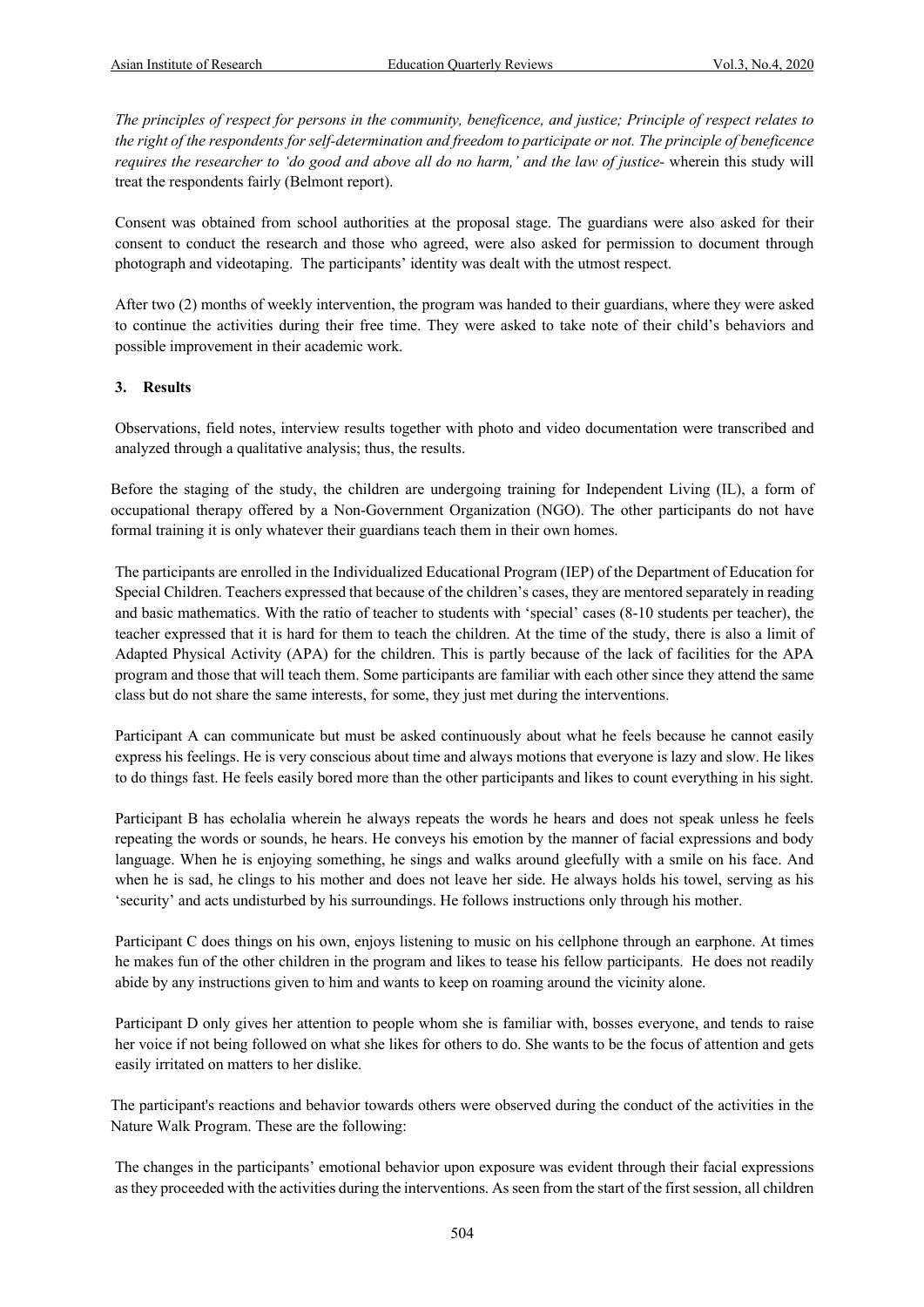were displaying worried expressions. But as the intervention program went further (after two weekends), and with the aid of facilitation, the children were becoming excited. In every intervention activity, the children displayed an enthusiastic attitude, especially when they look for species of plants and birds. According to the guardian of participant A, the child becomes excited every time he learns that they will attend a session. Participant B display his eagerness to join by waking up earlier than usual, getting ready by himself, and even choosing his clothes to wear. Participant C hurries his guardians to move out of their house and always asks his mother when the day is to meet his friends. Participant D prepares her clothes and always makes sure that she is ready with it a night before the day of the activity. It was noted that all of them display an eagerness to be with the facilitators in the research sites. And every time they arrive at the meeting place will immediately smile upon seeing the team.

During the sessions, the participants display their interest in the newfound things in the intervention sites. They were very stern to know about the things they found and kept on asking about it, may it be through words, hand signals and for one participant, he will continuously look at a member of the team until he is given attention. The participants' attitude towards the other member of the group has developed into being distant and not caring to become fond of and being responsible towards each other. The children's change in attitude towards each other has been observed immediately upon the introduction of the intervention. Due to the limitation of time, the participants long for additional sessions; it will also lead to the children displaying sadness when they learn that the activity is finished.

The social aspect has become distinct in the second session of the intervention. In the initial phases of the intervention program, the children have been observed as aloof with each other. They just do whatever they are asked and did not have a closer interaction. As they display shyness, they tend to do their activities separately. According to their guardians, it was because they are not classmates, and they belong to different groups at school and never that they engage themselves together in any activity. But as the program proceeded, after two separate sessions, the children have developed camaraderie and, as such, have learned to work together. The AU cases have learned to mingle with those with DS and started calling each other's names.

The children developed a sense of belonging to a group. It was evidenced by calling out to each other and staying together even during their free time in school. This occurrence was reported by their guardians. Some children in the program have developed a sense of awareness of the people in their surroundings (mostly neighbors). Participant A started to be friendly and mimic the greetings that have been taught and shown to them during the sessions. Participant B started smiling with his father's workmates every time they ask him what he did during his nature walks. Participant C's conduct towards the other members of the family changed considerably and started to reach out towards them, making the activities in the intervention sessions an excuse for small conversations. Participant D became friendlier with her older sister and tells stories about their activity with the research team. Their sense of attachment to the facilitators became prominent and became friendly towards other people as the intervention sessions progress. The observation in the changes in social attitude became more prominent after the second session. An example of these changes was their immediate compliance as a group in performing the task given to them in the duration of the activities during the third session. According to the guardian of Participant B, he continuously mentions the names of the facilitators in his stories to other members of their family during dinner time.

During the initial intervention, the participants went to a site that would let them walk for at least a kilometer (km) on trails. Occasionally the group will stop for an inspection of the ground and the plants. Rest took place every 100 meters or less, depending on the participant's capabilities. During the first two sessions, the walks take long to be completed, because the participants are distracted, and they tend to complain of tiredness. But during the succeeding sessions, they displayed endurance on the walks and the time for every activity became more extended, as the participants are already craving for more time at the trails on the sites. They experienced enjoyment from the programmed activities and do not complain of being tired. Instead, after the sessions, the participants who can communicate will always ask when is the next meeting.

The physical condition among the participants has been limited to having a relaxed state and could keep their energy to communicate while performing the activities. As a result, the children do not have physical discomfort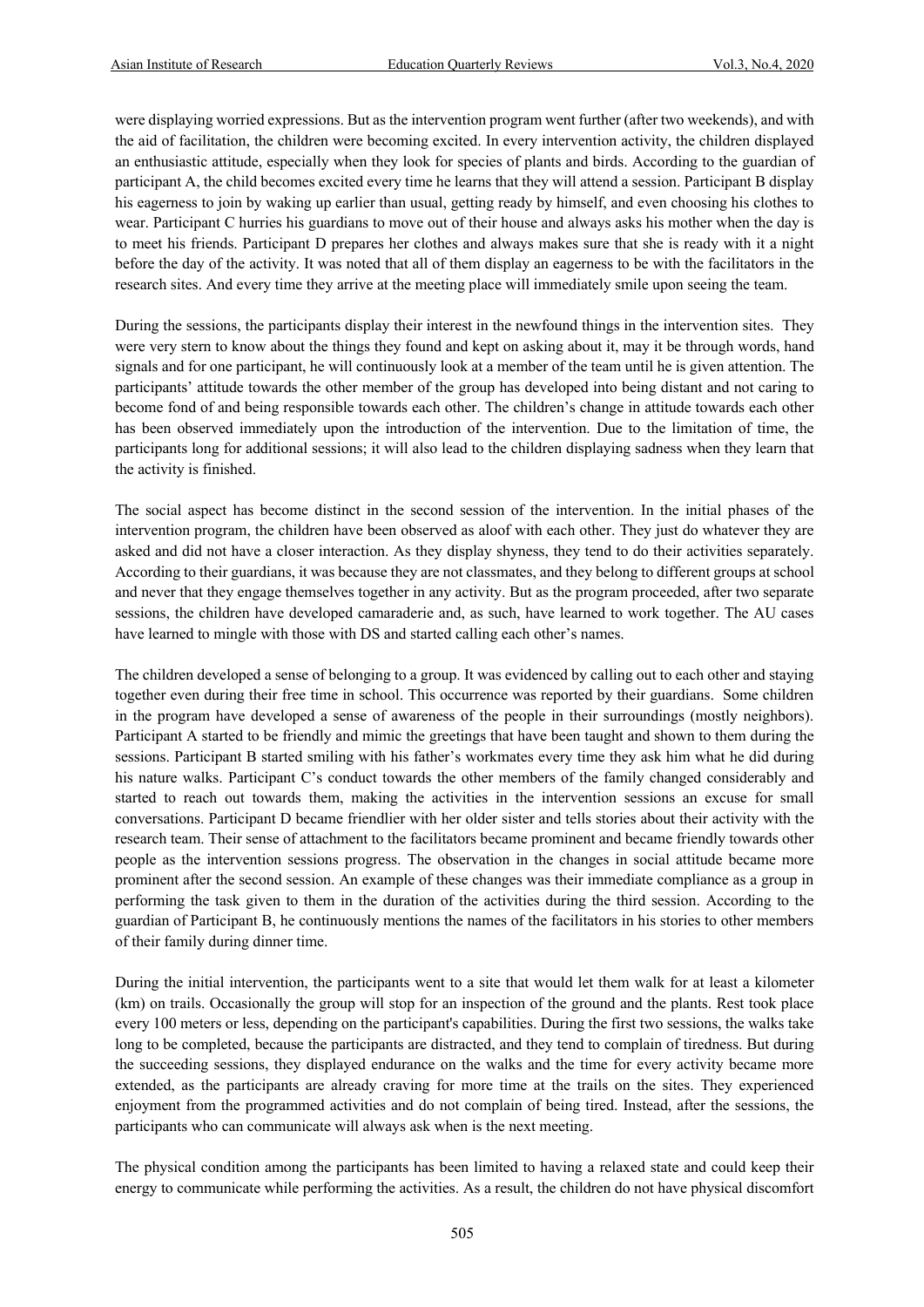associated with their medical condition. All participants in the study have energy during the activity and after which they were tired but very relaxed. Some of them take a casual nap after the exercises, which were manifested during their travel while riding the car going back to their homes.

The observed changes in the participants' mental ability made a significant impact on the results of the study. The memory game devised for the research has brought valuable information regarding their ability to recall. All the participants were able to remember the essential things they encountered- from the trees, flowers, animals, mountains, people, and birds seen from most visited sites. They often compare notes, every time we ask them to identify the pictures shown to them. They help each other out, especially Participant C, who seems to have developed an attitude during the program. He keeps on answering for his co-participants. Another fact on the improvement of their mental capability is their ability to recite to a higher number when counting the plants, flowers, and any materials found on the sites-this is specifically observed with Participant A whose counting ability went beyond his usual number. A similar report was also told by their classroom teacher at their school, and when asked about it, Participant D mentioned the flowers she counted during the sessions. Participant B became aware of the birds and flowers in their backyard and started pointing and mentioning the names of those he sees to other members of the family. According to his mother, every time he sees a bird perched on the plant in their backyard he will immediately jump up and down. Participant A recited the name of the flowers and shape of the leaves and the constant mention of the names of the research team during his conversation with another member of his family.

It was also worth noting that the children have developed an 'inquiring mind,' where some of the children (participants C and D particularly) will always ask about anything they find during the activities. This behavior became prominent in every intervention session. Their awareness of their surroundings, especially if they saw or hear something similar from their experience during the intervention sessions, was also reported by their guardians during their family trips.

#### **4. Discussion and Conclusion**

The study found out that the intervention brought behavioral changes in the children. Manifested thru their ability to convey what they feel. This is by way of facial expressions, display of attitude during the sessions, and their guardians report. Their show of excitement every time they knew that the group would meet for activities and other significant changes in attitude at home and school were also notable. These findings make similar statements (Alter, 2013; Pretty et al., 2005; Kirkby, 1989) regarding the use of the natural environment on behavior. Wherein utilizing the natural environment, increasingly well established that the natural and constructed features of the environment affect emotional, mental state, and social relationships (Wolf and Flora, 2010; Frumkin, 2001; Hayashi et al., 1999; Lewis and Booth, 1994;). Various Activities in the program facilitates, the inclusion of different types of conditions against a regular school curriculum which differentiates children with disability. Through the activities, the children find it as an avenue to express themselves. It paved the way for the children to show their affection towards their co-participant, other members of the family and other individuals outside of their family. By performing tasks instructed to them, the children even though having physical challenges but do not show difficulty due to their excitement towards the activities. Similar results were also found in studies using the natural environment as an intervention (Bjorge et al., 2017; O'Brien, 2009), where there are improvements in the children's self-confidence, motivation and concentration, communication, and physical skills. Of course, the changes seen take time to occur for the cases in this study. Putting importance on the need for frequency of visits and activities with the natural environment. Because of the design of the activities in the program catered for the participants, they find it amusing, thereby, do not mind being outdoors for a specified period.

It was also worth noting that the children have displayed the liking not only of the activities but also towards the research team. This finding made a firm stance that the role and attitude of the facilitator are as important as the tool for intervention (Cranley et al. 2017). Hence, they will only submit themselves upon recognizing the facilitators' ability or knowledge, behavior to handle such a program and attitude towards under her or his care (Baraldi and Farini, 2013; Petrova et al. 2010). The role of the facilitator in this study gear towards innovation and the ability to influence and link gaps between the school setting and other factors, notwithstanding the ability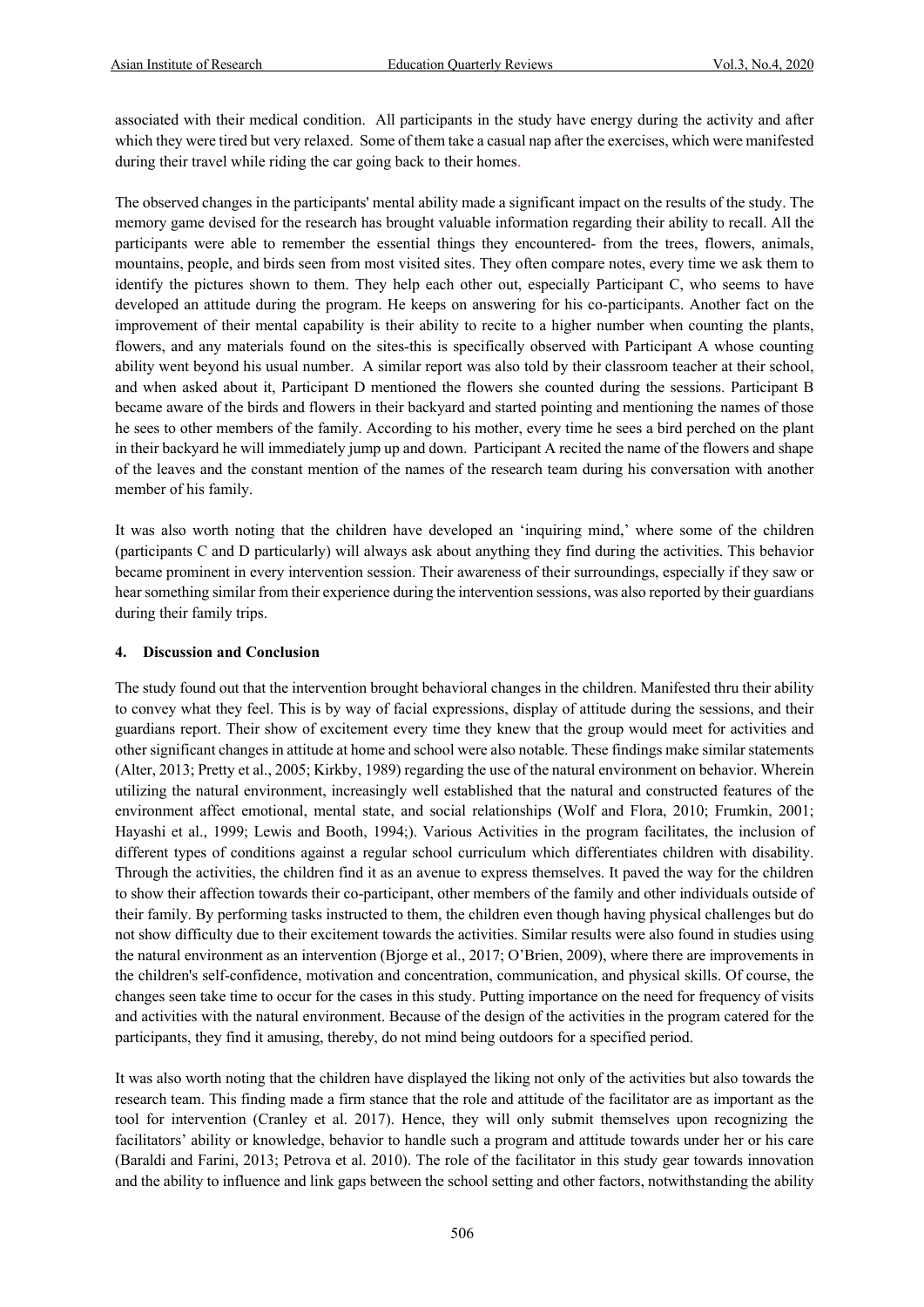to learn everything about those under her care. The attitude of the facilitator goes beyond the knowledge and implementation of the program, but also to the outside stakeholders who can make changes in the program.

The study was limited in the number of participants due to the guardian's approval for the participation of their wards. The locations were pre-arranged based on the participants' physical ability. Logistics was limited because of limited funding, but it was successful in bringing out the results mentioned above. It may not speak of the general population for cases such as the conditions of the participants, still, it could give a significant contribution to the academic discourse.

The success of the program does not only entail the design of activities but also spans from the selection of the site for intervention to the logistics and travel, organizing, and linkages established beforehand, the cooperation of the guardians of the children. With the results seen from the study, it can say that support is necessary for these types of programs, especially that it is not common in the regular educational setting in the country. This study therefore highly recommends that there will be a possible adaptation of the Nature Walk Program for educational purposes as well as for intervention purposes in the school setting for children with learning disabilities as the need arises.

#### **Acknowledgment:**

The author wishes to acknowledge the assistance of Professor Alberto Dimarucut and Professor Gilda L. Uy in the conceptualization of this paper. To the Administrator and teachers of the Special Education Center Baguio who gave their permission to conduct the initial stages of the research in their school. To the parents and guardians of the children who gave their valuable time and assistance to the research team in providing valuable data. Also, accompanying their children and the research team in the study sites and making sure that the intervention program for their children in the form of this research endeavor will always happen. To the stakeholders, government agencies who permitted to conduct the study in the selected sites, this study would not happen with all their assistance.

#### **References**

- Alter, A. (2013) How Nature Resets Our Minds and Bodies. Drunk Tank Pink and Other Unexpected Forces That Shape How We Think, Feel, And Behave. Copyright © 2017 by the Atlantic monthly group. All Rights Reserved. Available at www.theatlantic.html
- Abera M., J. Robbins, and M. Tesfaye (2015) Parents' Perception of Child and Adolescent Mental Health Problems and Their Choice of Treatment Option in Southwest Ethiopia. *Child Adolescence Psychiatry Mental Health*. 2015; 9: 40. https://doi.org/10.1186/s13034-015-0072-5
- Baraldi C., Farini F. (2013) Trust and Facilitation in Educational Interactions. In Warming H. (Eds) Participation, Citizenship and Trust in Children's Lives. *Studies in Childhood and Youth. Palgrave* Macmillan, London Pp. 132-153. DOI: 10.1057/9781137295781\_8
- Bjorge S., T. Hannah, P. Rekstad, and T. Pauly (2017). The Behavioral Effects of Learning Outdoors. https://sophia.stkate.edu/maed/232
- Borg G. (1982) Psychophysical Bases of Perceived Exertion. Medicine In Science And Sports and Exercise. Vol. 14 No. 5 pp. 377-381
- Burns N. and Groove S. (2001) *The Practice of Nursing Research: Critique, Conduct and Utilization* 4th Edition W.B. Saunders Company ISBN 0-7216-9177-3
- Bright Tots, (2017) Educational Toys & Resource Guide to Child Development. all rights reserved. Copyright © 2004-2017 Bright Tots, Inc. Educational Toys & Resource
- Guide to Child Development. www.worldofautism.com
- Coon, J.T., K. Boddy†K. Stein, R. Whear, J. Barton, M., and H. Depledge (2011). Does Participating in Physical Activity In Outdoor Natural Environments Have A Greater Effect On Physical And Mental Wellbeing Than Physical Activity Indoors? https://pubs.acs.org/doi/abs/10.1021/es102947t
- Cranley L. G., J. Cummings, P. McGrath, F. Toth, and C. Estabrooks (2017) Facilitation Roles And Characteristics Associated with Research Use by Healthcare Professionals: A Scoping Review*. BMJ Open* 2017;7: e014384. DOI: 10.1136/bmjopen-2016-014384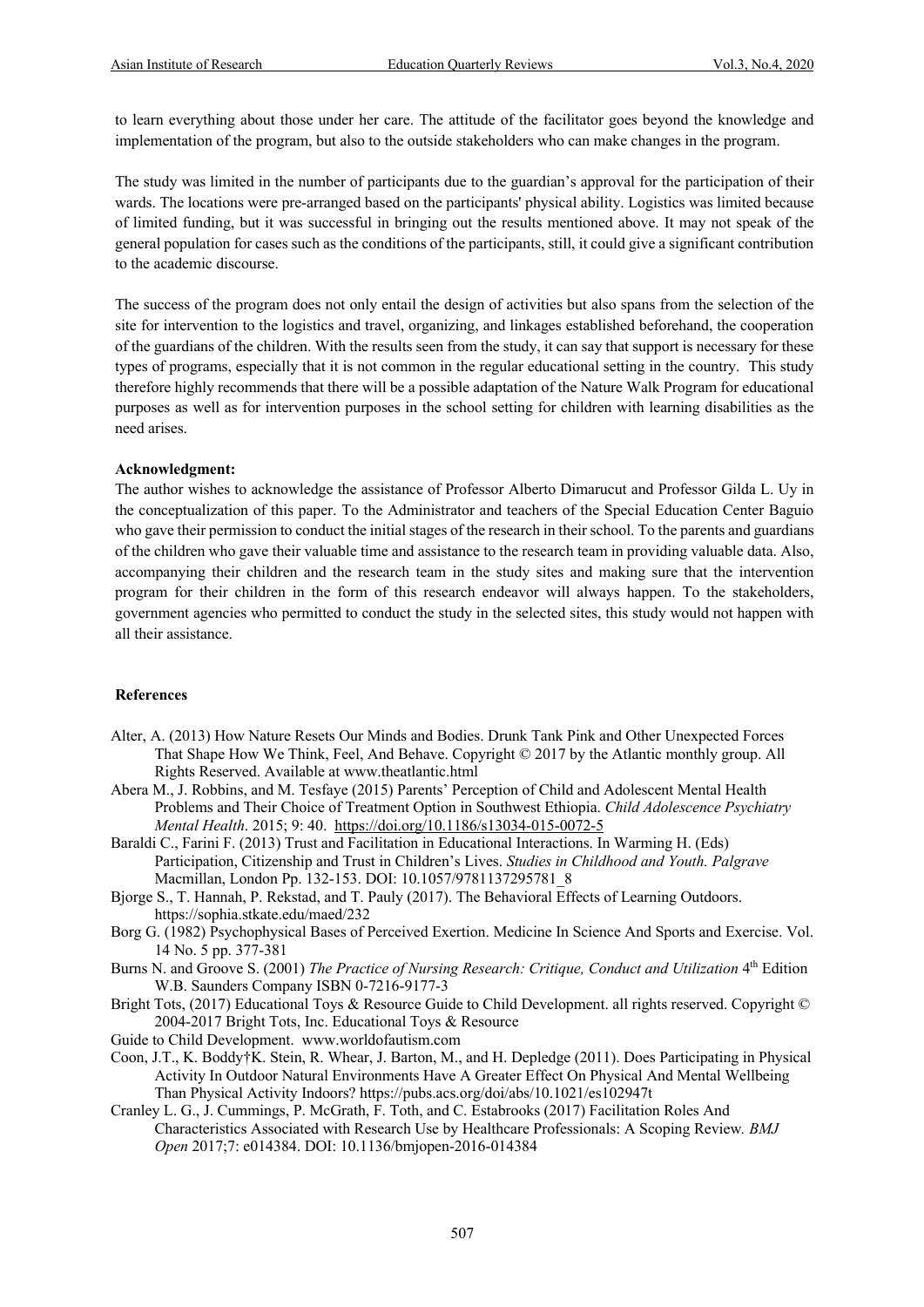- Doyle, C. (2018). *A New Family Systems Therapeutic Approach for Parents And Families of Sexual Minority Youth.* Issues in Law & Medicine, 33(2), 223. https://search.proquest.com/docview/2249001028?pqorigsite=gscholar&fromopenview=true
- Diamond A, Lee K. Interventions Shown to Aid Executive Function Development in Children 4 To 12 Years Old. Science. 2011 Aug 19;333(6045):959-64. DOI: 10.1126/science.1204529. PMID: 21852486; PMCID: PMC3159917.
- Floresca, J. (2015) Bird Watching as A Recreation and Nature Activity in Baguio City and Nearby Municipalities of Benguet Province Philippines: A Conservation Effort. *Asian Journal of Applied Sciences* http://www.ajouronline.com/index.php?journal
- Floresca, J. (2019) Nature Walk Program as Means of Reconnecting with The Natural Environment: An Alternative Physical Education. *Education Quarterly Reviews* ISSN 2621-579, https://www.asianinstituteofresearch.org
- Frumkin, H. (2001). Beyond Toxicity. Human Health and The Natural Environment. *am j prev m*ed 2(3):47 53. *Guidelines for The Identification and Management of Lead* (n.d.). https://www.health.ny.gov/publications/2501/
- Hanscom A. (2014) |Nature is the ultimate sensory experience: a pediatric occupational therapist makes the case for nature therapy. www.childrenandnature.org/
- Harris, F. (2017) outdoor learning spaces: the case of forest school. *wileyonlinelibrary.com/journal/area. Area*. 2018; 50:222–231 https://rgs ibg.onlinelibrary.wiley.com/doi/pdf/10.1111/area.12360
- Heart Online, (2014). Rating of Perceived Exertion: Borg scales –.
- www.heartonline.org.au/media/DRL/Rating\_of\_perceived\_exertion\_ pdf Heiman, S. (2014). A Study on The Perception of Brain Games and Their Effect on Memory and Cognitive Skills. University of Central Florida.

https://pdfs.semanticscholar.org/8f16/ff43ab487b60f1e2dfe447940e8d31b2dc90.pdf

- Kirkby, M. (1989). Nature as Refuge in Children's Environments. *Children's Environments Quarterly* 6:7-12
- Lam, S. (2018). Forest School Teaches Preschoolers Outdoor Risks and Catches On in Hong Kong. South China morning post Available at https://www.scmp.com/news/hong-kong/education/article/2140536/
- Maynard, T. (2007). Forest schools in Great Britain: an initial exploration. *Research* article https://Doi.Org/10.2304/Ciec.2007.8.4.320
- Nock, M. and Photos, K. (2006) Parent Motivation to Participate in Treatment: Assessment and Prediction of Subsequent Participation. *Journal of Child and Family Studies.* Volume 15, Issue 3, pp 333–346 | https://doi.org/10.1007/s10826-006-9022-4
- O'Brien, L. (2009) Learning Outdoors: The Forest School Approach', *Education 3-13*,37:1,45-60. doi: 10.1080/03004270802291798url: http://dx.doi.org/10.1080/0300427080229179
- O' Brien L. and Murray R. (2007) forest School and Its Impacts on Young Children: Case Studies in Britain. *Article in Urban Forestry & Urban Greening* 6(4):249-265 · DOI: 10.1016/j.ufug.2007.03.006
- Peacock, A. and Pratt, N. (2011). How Young People Respond to Learning Spaces Outside School: A Sociocultural Perspective. *Learning Environments Research*, 14, 11–24. https://www.researchgate.net/publication/226165683
- Petrenko, C. (2013) A Review of Intervention Programs to Prevent and Treat Behavioral Problems in Young Children with Developmental Disabilities. n. DOI: 10.1007/s10882-013-9336-2 https://www.ncbi.nlm.nih.gov/pmc/articles/PMC3821779/
- Pretty J., J. Barton, M. Sellens, and M. Griff. (2005) The Mental and Physical Health Outcomes Of Green Exercise, A Countryside For Health And Well-Being: The Physical And Mental Health Benefits Of Green Exercise. Sheffield: Countryside *Recreation Network International Journal of Environmental Health Research*, 15:5, 319-337, DOI: 10.1080/09603120500155963
- Pretty J., M. Griffin, M. Sellens and C, Pre. (. 2003). Green Exercise: Complementary Roles of Nature, Exercise and Diet In Physical And Emotional Well-Being And Implications For Public Health Policy. Ces *Occasional Paper 2003* – 1. Colchester: University of Essex. Https://www.Researchgate.Net/Publication/237471176\_
- Scully D., J. Kremer, M. M. Meade, R. Graham, and K. Dudgeon (1999). Physical Exercise and Psychological Well-Being: A Critical Review. British Journal of Sports Science  $32:11 - 20$ . DOI: 10.1136/bjsm.32.2.111
- Smith GE, Housen P, Yaffe K, Ruff R, Kennison RF, Mahncke and HW, Zelinski EM. (2009). A Cognitive Training Program Based on Principles of Brain Plasticity: Results From The Improvement In Memory With Plasticity-Based Adaptive Cognitive Training (Impact) Study. J Am Geriatr Soc., 57(4): 57(4):594- 603. DOI:10.1111/j.1532-5415.2008.02167. x. Available at https://www.ncbi.nlm.nih.gov/pubmed/19220558